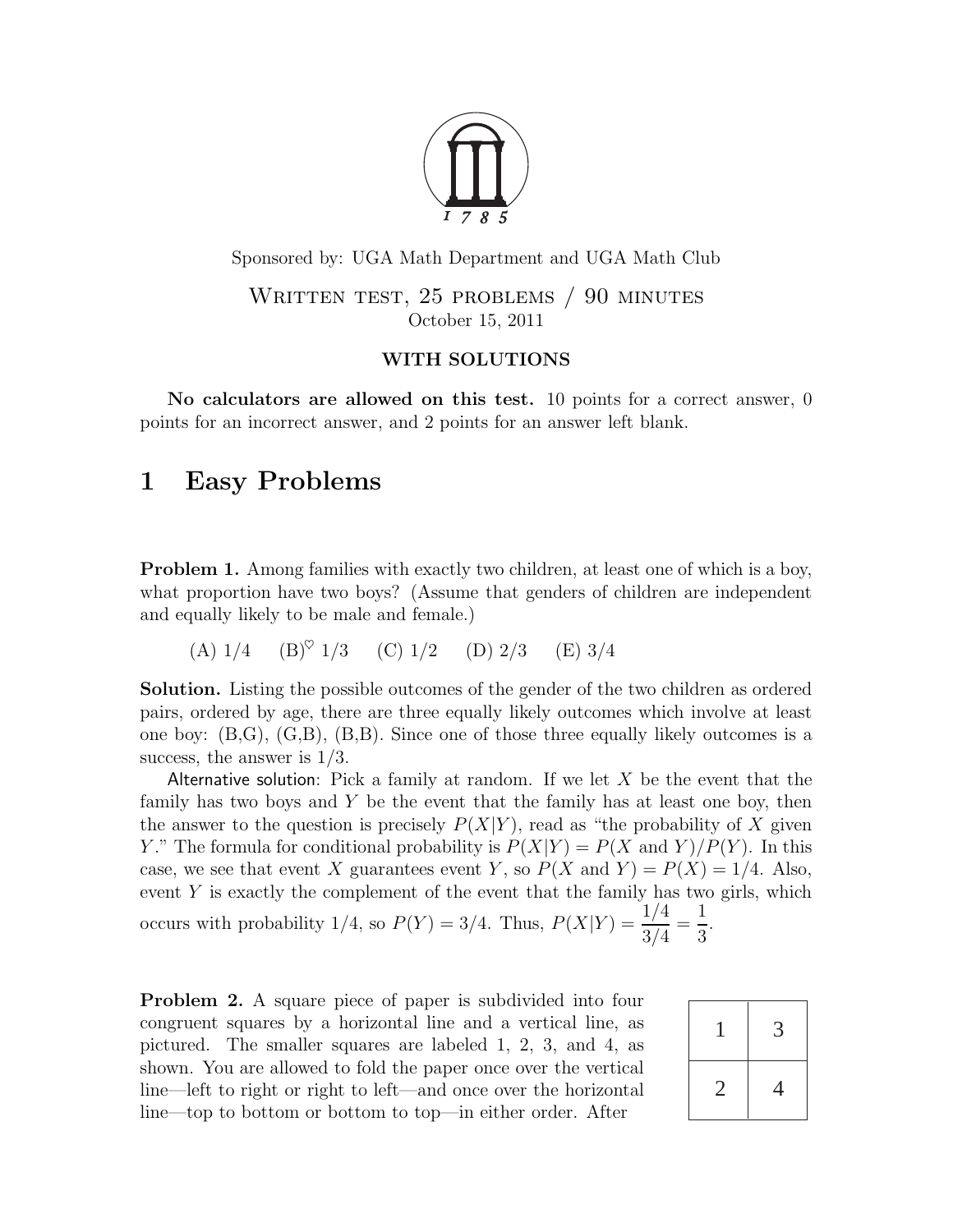two folds, the smaller squares will be stacked up, and, if we read top to bottom, we get the numbers in some order. How many different permutations of 1, 2, 3, and 4 can we get?

(A) 2 (B) 4 (C)♥ 8 (D) 12 (E) 24

Solution. It is easy to see that we can get 1 on the top with either 243 or 342 right below it. (No folding can get 1 immediately atop 4.) By symmetry, there are  $4 \times 2 = 8$ possible accessible permutations.

**Problem 3.** Suppose  $f(x)$  and  $g(x)$  are quadratic polynomials, all of whose coefficients are *nonzero*. What is the minimum possible number of *nonzero* coefficients that  $f(x)g(x)$  can have?

(A) 1 (B)♥ 2 (C) 3 (D) 4 (E) 5

**Solution.** Clearly the coefficient of  $x^4$  and the constant coefficient must be nonzero. However, we can easily arrange for the other three coefficients to vanish: Consider the example

$$
(x2 + \sqrt{2}x + 1)(x2 - \sqrt{2}x + 1) = x4 + 1.
$$

(This factoring is essential for calculus students who want to find a function whose derivative is  $1/(x^4+1)!$ 

It is also possible to have an example with integer coefficients:

$$
(x2 + 2x + 2)(x2 - 2x + 2) = x4 + 4.
$$

**Problem 4.** A long row of doors, numbered  $1, 2, 3, \ldots, 100$ , are all open. Eddie comes along and closes every other door, beginning with the first. Eleanor closes every third door, beginning with the first. Note: Any door that is already closed remains so. This continues until the twenty-fourth person, Eli, closes every twenty-fifth door, beginning with the first. Clearly, the second door is still open. What is the next numbered door that is open?

(A) 27 (B) 28 (C) 29 (D)♥ 30 (E) 31

Solution. Subtract 1 from each of the door numbers. Then all doors whose number is divisible by  $2, 3, \ldots 25$  are closed. Clearly, the next prime number 29 is (other than 1) the first one that is open. Returning to the original numbering scheme, the next open door is 30.

**Problem 5.** Four distinct points  $A, B, C$ , and  $D$  are chosen at random from 2011 points evenly spaced on a circle. What is the probability that  $\overline{AB}$  and  $\overline{CD}$  intersect?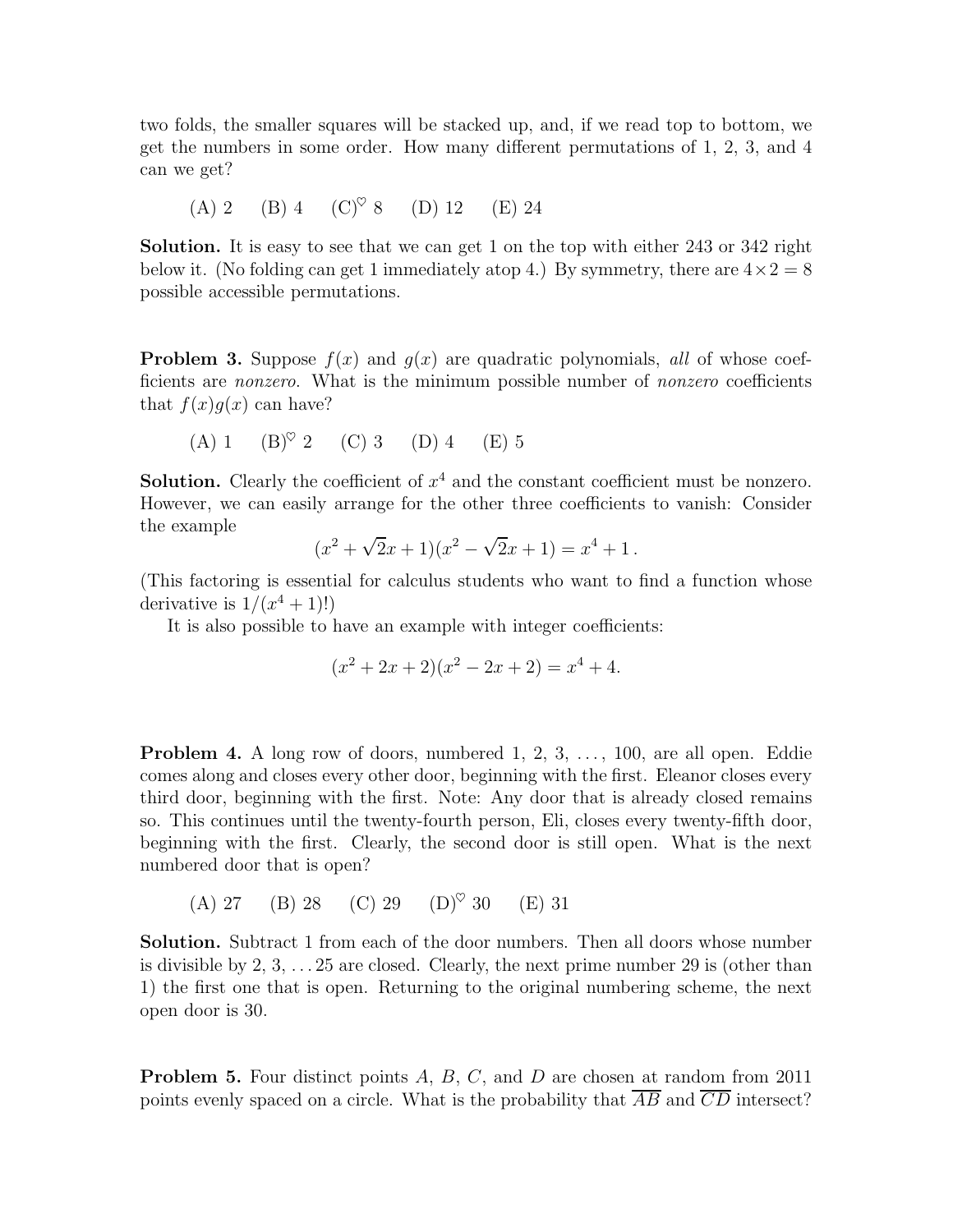(A)  $1/4$  (B)<sup> $\heartsuit$ </sup> 1/3 (C) 680/2011 (D) 1/2 (E) 3/4

**Solution.** The 2011 is a red (and black) herring. If you pick points  $A, B, C, D$  in order around the circle, there are  $\frac{1}{2}$  $\binom{4}{2}$  $\binom{4}{2}$  = 3 pairs of pairs (AB, CD; AC, BD; AD, BC). Only for the pair AC, BD do the two line segments intersect. (For example, in order for  $\overline{AB}$  to intersect  $\overline{CD}$ , C must lie in one of the arcs from A to B and D must lie in the other.) Thus, given 4 random points on the circle, one of the three (equally likely) pairs of line segments intersects.

**Problem 6.** What is the slope of the line that bisects the angle in the first quadrant formed by the x-axis and the line through the origin with slope  $2$ ?

(A) 
$$
\frac{1}{2}
$$
 (B) 1 (C)<sup>°</sup>  $\frac{\sqrt{5}-1}{2}$  (D) 4/3 (E)  $\frac{\sqrt{5}+1}{2}$ 

**Solution.** Say tan  $\theta = 2$ . Letting  $\phi = \theta/2$ , we have  $\frac{2 \tan \phi}{1}$  $1 - \tan^2 \phi$  $= 2$ , and so tan<sup>2</sup>  $\phi$  +  $\tan \phi - 1 = 0$ . Thus,  $\tan \phi =$  $-1 \pm \sqrt{5}$ 2 . We discard the negative solution.

**Problem 7.** Let  $O(n)$  denote the sum of the *odd* digits of n (by this we mean the digits of the numeral that are odd numbers, not the ones in odd decimal places). What is the sum

$$
O(1) + O(2) + \dots + O(100)?
$$
  
(A) 251 (B) 276 (C) 500 (D)° 501 (E) None of the above

**Solution.** Note that  $O(1) + O(2) + \cdots + O(9) = 25$ , so in each group of ten, the sum of the units digits is 25. The sum of the tens digits gives us another ten groups of 25, and the hundreds digit of 100 gives us an additional 1. Thus, the sum is  $(10+10)\cdot 25+1=501.$ 

**Problem 8.** How many monomials  $x^a y^b z^c w^d$  are there with the requirement that  $a, b, c, d$  are nonnegative integers that sum to 10?

(A) 42 (B) 264 (C)<sup> $\heartsuit$ </sup> 286 (D) 1001 (E) None of the above

**Solution.** Our favorite way of counting here is to put  $10 + (4 - 1)$  dots in a row and mark 3 of them with an X. The number of dots before the first X will be a, the

₩

number of dots between the first and second  $X$ 's will be  $b$ , etc. Thus, there are  $\binom{13}{3}$  $\binom{13}{3}$  = 286 such monomials.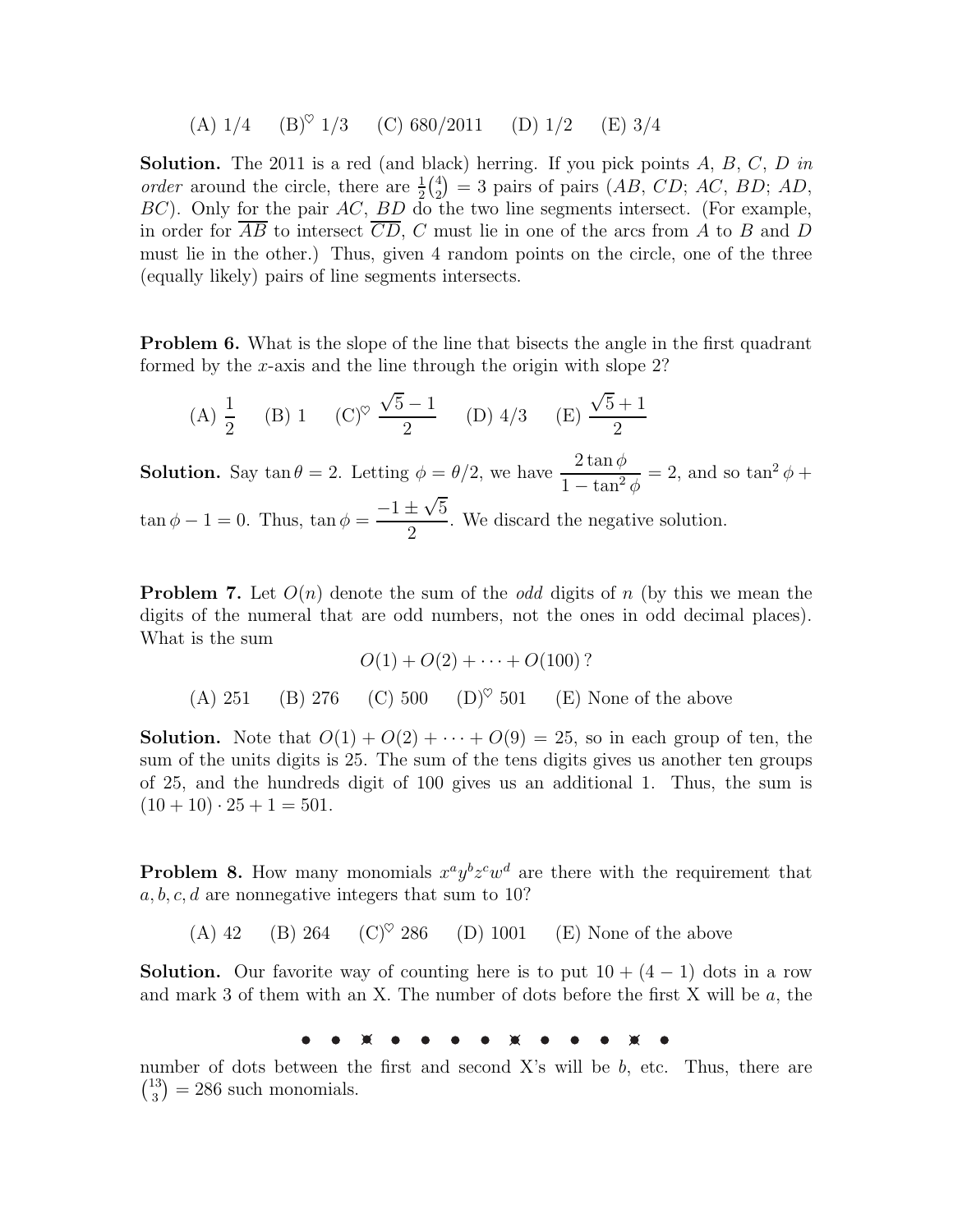Problem 9. A regular hexagon, as shown, with sidelength 1 "rolls" along a line. What is the length of the path that the vertex  $P$  travels as the hexagon rolls through one full cycle?



**Solution.** The path of P consists of five arcs with central angle  $\pi/3$ , with respective radii 1,  $2\sin(\pi/3) = \sqrt{3}$ ,  $2$ ,  $\sqrt{3}$  and 1. Thus, the length is  $\frac{\pi}{2}$ 3  $(4+2\sqrt{3}).$ 



Christopher Wren found the arclength of a cycloid in 1658 by doing this problem for an n-gon and taking the limit (in the style of Archimedes).

**Problem 10.** Suppose 3n has 56 positive divisors, 6n has 70 positive divisors, and 9n has M positive divisors. How many different possible values of M are there (that can be achieved by some positive integer  $n$ ?

(A) 0 (B) 1 (C) 2 (D)<sup> $\heartsuit$ </sup> 3 (E) 4

**Solution.** Let's start with the prime factorization  $n = 2^k 3^{\ell} p_1^{q_1}$  $y_1^{q_1} \ldots y_s^{q_s}$  (where  $p_i$  are distinct primes larger than 3). For each prime  $p$  appearing in this factorization with exponent q, we get a divisor of n by choosing any exponent between 0 and  $q$ . Thus, the number of divisors of n is  $(k+1)(\ell+1)D$ , where  $D = (q_1 + 1)(q_2 + 1) \dots (q_s + 1)$ . Similarly, the number of divisors of  $3n$  will be  $(k+1)(\ell+2)D$ , the number of divisors of 6n will be  $(k+2)(\ell+2)D$ , and the number of divisors of 9n will be  $(k+1)(\ell+3)D$ . Thus, if we let  $m = (\ell+2)D$ , we have  $(k+1)m = 56$  and  $(k+2)m = 70$ , so  $\frac{k+2}{k+1}$  $k+1$ = 5 4 , so  $k = 3$ . Therefore,  $m = (\ell + 2)D = 14$ , where  $\ell \geq 0$  and  $D \geq 1$ .

There are three possible solutions to this equation, namely  $\ell = 0$  and  $D = 7$ ;  $\ell = 5$  and  $D = 2$ ; and  $\ell = 12$  and  $D = 1$ . Each of them leads to a different value of M, namely 84, 64, and 60, respectively.

Specific examples for *n* are  $2^3 \cdot 5^6$ ,  $2^3 \cdot 3^5 \cdot 5$ , and  $2^3 \cdot 3^{12}$ , respectively.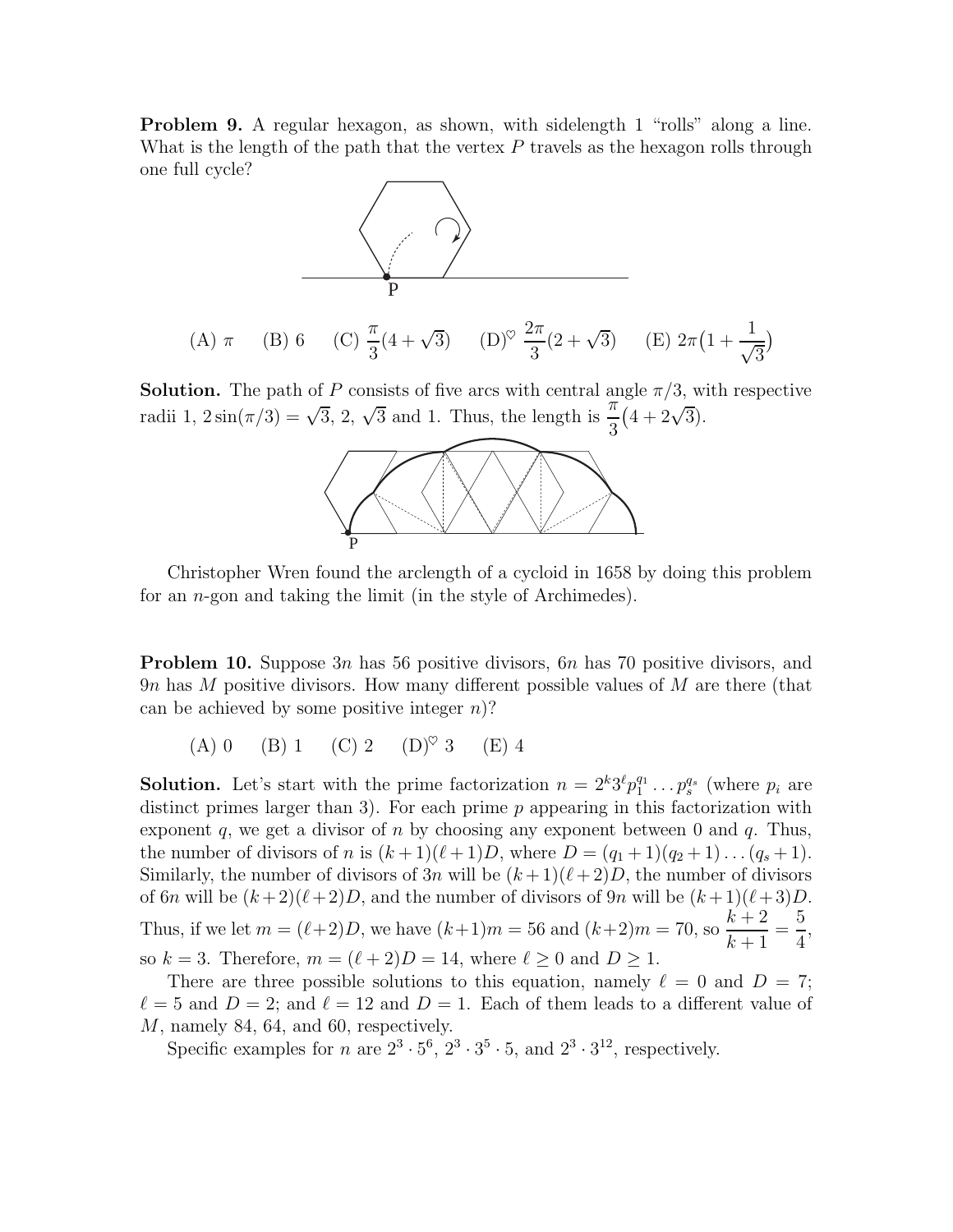## 2 Medium Problems

<span id="page-4-0"></span>**Problem 11.** Suppose  $f(x) = a_n x^n + a_{n-1} x^{n-1} + \cdots + a_1 x + a_0$  is a real polynomial all of whose coefficients are nonnegative integers. Suppose  $f(1) = 17$  and  $f(20) =$ 496,145. What is  $a_3$ ?

(A) 0 (B) 1 (C)<sup> $\heartsuit$ </sup> 2 (D) 3 (E) 8

**Solution.** Since all the coefficients of  $f(x)$  are nonnegative and  $f(1) = 17$ , we know that all  $a_j \leq 17$ . Now,  $f(20) = a_n(20^n) + \cdots + a_1(20) + a_0$ , so  $a_0 \equiv f(20) \equiv 5$ (mod 20). Since we know  $a_0 \leq 17$ , we conclude that  $a_0 = 5$ . Now subtract  $a_0 = 5$ and divide by 20:

$$
24,807 = \frac{f(20) - 5}{20} = a_n(20)^{n-1} + \cdots + a_2(20) + a_1,
$$

Mod out by 20 again, and we get  $a_1 \equiv 7 \pmod{20}$ , and hence  $a_1 = 7$ . Continuing,

$$
1240 = \frac{f(20) - 7(20) - 5}{20^2} = a_n(20)^{n-2} + \cdots + a_3(20) + a_2,
$$

so  $a_2 \equiv 1240 \equiv 0 \pmod{20}$ . As before,  $a_2 = 0$ . Finally,

$$
62 = \frac{f(20) - 7(20) - 5}{20^3} = a_n(20)^{n-3} + \cdots + a_4(20) + a_3,
$$

so  $a_3 \equiv 2 \pmod{20}$  and  $a_3 = 2$ . (For completeness, going one more step, we see that this is a polynomial of degree 4 with  $a_4 = 3$ , namely  $3x^4 + 2x^3 + 7x + 5$ .

**Problem 12.** In the figure pictured,  $\overline{AD}$  and  $\overline{PQ}$  are diameters that are perpendicular to one another. If  $AB = 8$  and  $BC = 5$ , what is the area of the circle? *Q*



(A)  $30\pi$  (B)  $36\pi$  (C)  $45\pi$  (D)<sup> $\heartsuit$ </sup>  $52\pi$  (E)  $56\pi$ 

Solution. Although we can do this with the law of sines, it is most instructive to use the "power" of a point: Whenever  $B$  is the intersection of  $\overline{AC}$  and  $\overline{PQ}$ , with A, C, P, and Q on a circle, we have  $(AB)(BC) = (PB)(BQ)$ . [Proof:  $\triangle ABP$  is similar to  $\triangle QBC$ .] If we let  $y = OB$  and  $r = OP$  (the radius), then we have  $y^2 + r^2 = 64$  and  $(r+y)(r-y) = 40$ , so, adding the two equations, we obtain  $r^2 = 52$ , so the area of the circle is  $52\pi$ .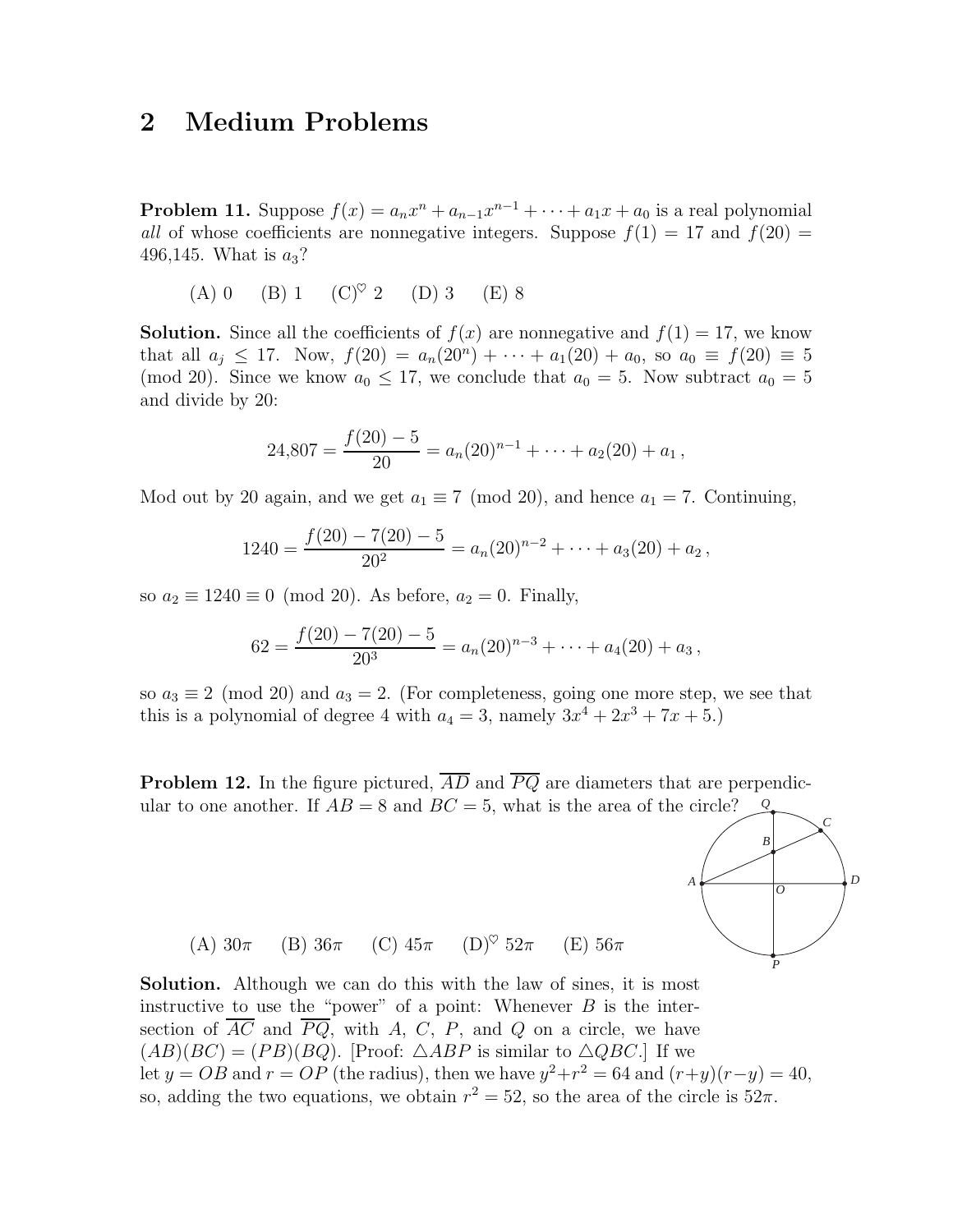**Problem 13.** The number 36 has the unusual property that 36 dots can be arranged to form either an equilateral triangle or a square:



If a and b are the next larger integers with this property, what is  $\sqrt{ab}$ ?

(A) 1225 (B) 2011 (C)<sup> $\heartsuit$ </sup> 7140 (D) 44100 (E) There are no more numbers with this property.

**Solution.** In order to arrange x dots in a triangle, we need  $x = 1 + 2 + \cdots + n =$  $n(n+1)$ 2 for some natural number *n*. To arrange them in a square, we need  $x = k^2$ for some natural number k. Since n and  $n+1$  have no common factors (when  $n > 1$ ), in order to have  $\frac{n(n + 1)}{2}$ 2  $= k<sup>2</sup>$ , either (if *n* is even)  $n/2$  and  $n + 1$  must be perfect squares or (if *n* is odd) *n* and  $(n+1)/2$  must be perfect squares. Either way, we must find two squares so that one differs from the double of the other by 1. Consider the list of perfect squares:

1, 4, 9, 16, 25, 36, 49, 64, 81, 100, 121, 144, 169, 196, 225, 256, 289, . . .

We see that  $9 = 2 \cdot 4 + 1$ , so  $n = 8$  gives  $x = 36$ , which is the example with which we started. Proceeding, we find  $49 = 2 \cdot 25 - 1$ , so  $n = 49$  gives  $a = 49 \cdot 50/2 = 1225 = 35^2$ and  $289 = 2 \cdot 144 + 1$ , so  $n = 288$  gives  $b = 288 \cdot 289/2 = 144 \cdot 289 = (12 \cdot 17)^2 = 204^2$ . Thus,  $\sqrt{ab} = 35 \cdot 204 = 7140$ .

See also Problem [25](#page-12-0) for more information about the general family of equations  $x^2 - ky^2 = \pm 1$ . This problem is the case  $k = 2$ , while that problem is  $k = 19$ .

<span id="page-5-0"></span>Problem 14. Among families with exactly two children, at least one of which is a boy born on a Tuesday, what proportion have two boys? (Assume as before that genders of children are independent and equally likely to be male and female, and similarly for day of the week of birth.)

(A) 
$$
1/3
$$
 (B)  $4/7$  (C)<sup>°</sup>  $13/27$  (D)  $1/2$  (E)  $147/196$ 

Solution. We enumerate the possible outcomes of the gender and day of birth of the two children as ordered pairs, ordered by age, such as  $(B^{Tu}, G^F)$  for a boy born on a Tuesday followed by a girl born on a Friday. We are given that at least one of the coordinates is  $B^{Tu}$ . There are 14 outcomes with  $B^{Tu}$  in the first coordinate and 14 outcomes with  $B^{Tu}$  in the second coordinate. Those two sets overlap in exactly one outcome, leaving a total sample space of  $14 + 14 - 1 = 27$  outcomes. There are 7 successes with  $B^{Tu}$  in the first coordinate, 7 successes with  $B^{Tu}$  in the second coordinate, and again those sets overlap in exactly one outcome, leaving a total of  $7 + 7 - 1 = 13$  successes and yielding the answer of 13/27.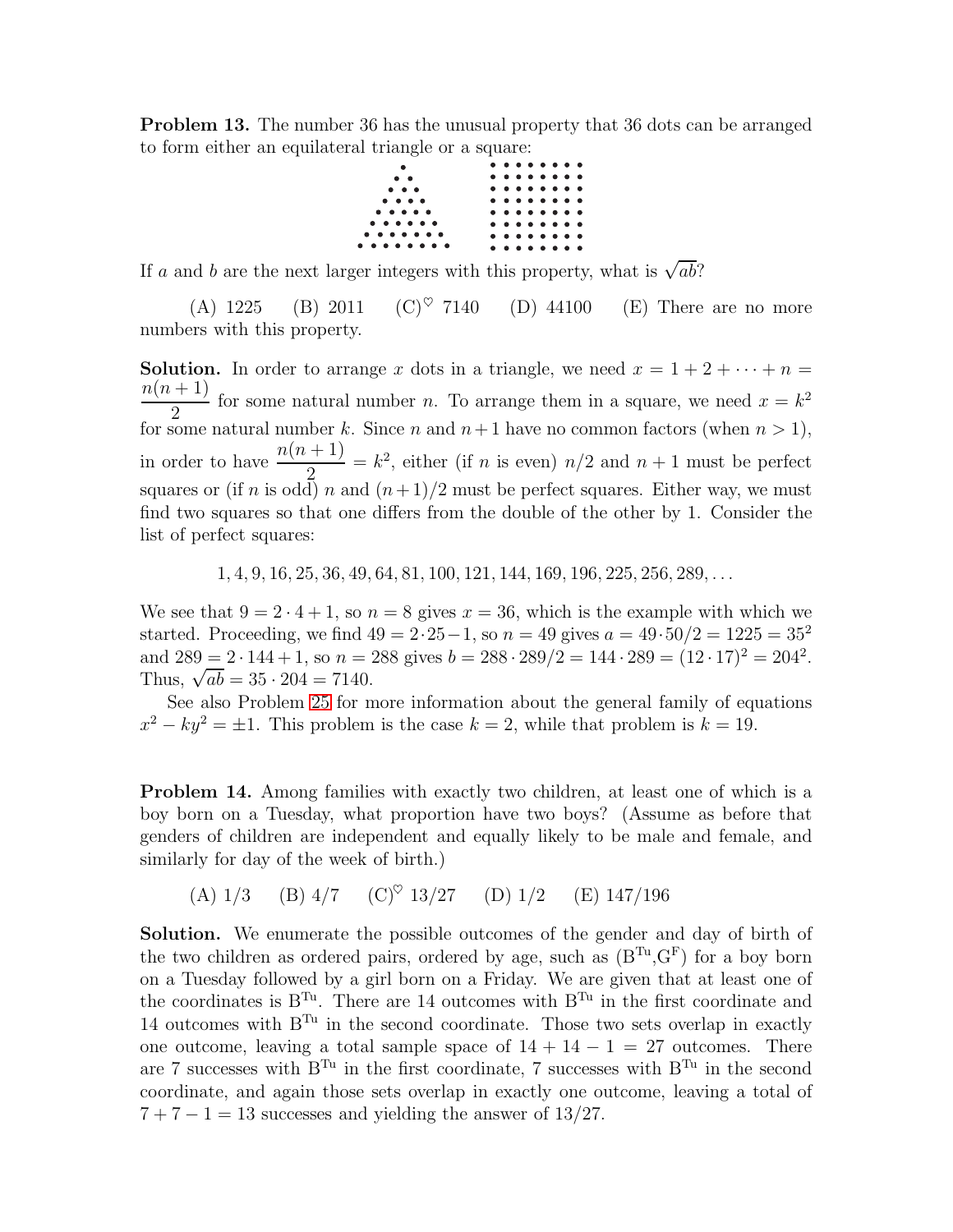Alternative solution: Utilizing the same approach in Problem [1,](#page-0-0) let  $X$  be the event that the family has two boys and let  $Y$  be the event that at least one of the children is a boy born on a Tuesday. Note that the event  $(X \text{ and } Y)$  is precisely the intersection of the event X and the event that at least one child is born on a Tuesday (call it  $T$ ). This alternate formulation is the intersection of two independent events, and therefore  $P(X \text{ and } Y) = P(X)P(T)$ . Of course  $P(X) = 1/4$ , and T is the complement of the event that neither child was born on a Tuesday, so  $P(T) = 1 - (6/7)^2 = 13/49$ , and hence  $P(X \text{ and } Y) = 13/196$ . Also, we see that Y is the complement of the event that neither child is a boy born on a Tuesday, so  $P(Y) = 1 - (13/14)^3 = 27/196$ . Plugging these values into the conditional probability formula gives the answer 13/27.

**Problem 15.** Suppose  $x^2 + y^2 + 6x - 4y - 12 = 0$ . What is largest value that  $2x + y$ can have?

(A) 
$$
4\sqrt{5} - 4
$$
 (B) 5 (C) 7 (D)<sup>°</sup>  $5\sqrt{5} - 4$  (E)  $4\sqrt{5}$ 

**Solution.** Note first that  $(x, y)$  lies on the circle  $(x+3)^2 + (y-2)^2 = 25$ , i.e., a circle of radius 5 centered at  $(-3, 2)$ . Imagine various parallel lines  $2x + y = c$  moving from left to right; we'll get the largest possible value on the circle when the line intersects the circle and is as far to the right as it can be. This means it must be tangent. Since the line has slope  $-2$ , the line segment from  $(-3, 2)$  to the point of contact  $(x, y)$ must have slope  $1/2$ . From the equations

$$
\frac{y-2}{x+3} = \frac{1}{2} \quad \text{and} \quad (x+3)^2 + (y-2)^2 = 25
$$

we now get  $\frac{5}{4}(x+3)^2 = 25$ , so  $x + 3 = 2\sqrt{5}$  and  $y - 2 = \sqrt{5}$ , and we obtain

$$
2x + y = 2(2\sqrt{5} - 3) + (2 + \sqrt{5}) = 5\sqrt{5} - 4.
$$

**Problem 16.** Consider the point  $P = (a, b)$  with  $0 \le a \le 1$ ,  $0 \le b \le 1$ . We picture it in the unit square. It has the following properties:

- (i) If the square is subdivided into 9 smaller squares, as pictured, then  $P$  is in the lower left square.
- (ii) If the lower left square is subdivided into 9 smaller squares, P is in the upper left square.
- (iii) If that square is subdivided into 9 smaller squares, P is in the upper right square.
- (iv) If that square is subdivided into 9 smaller squares,  $P$  is in the lower right square.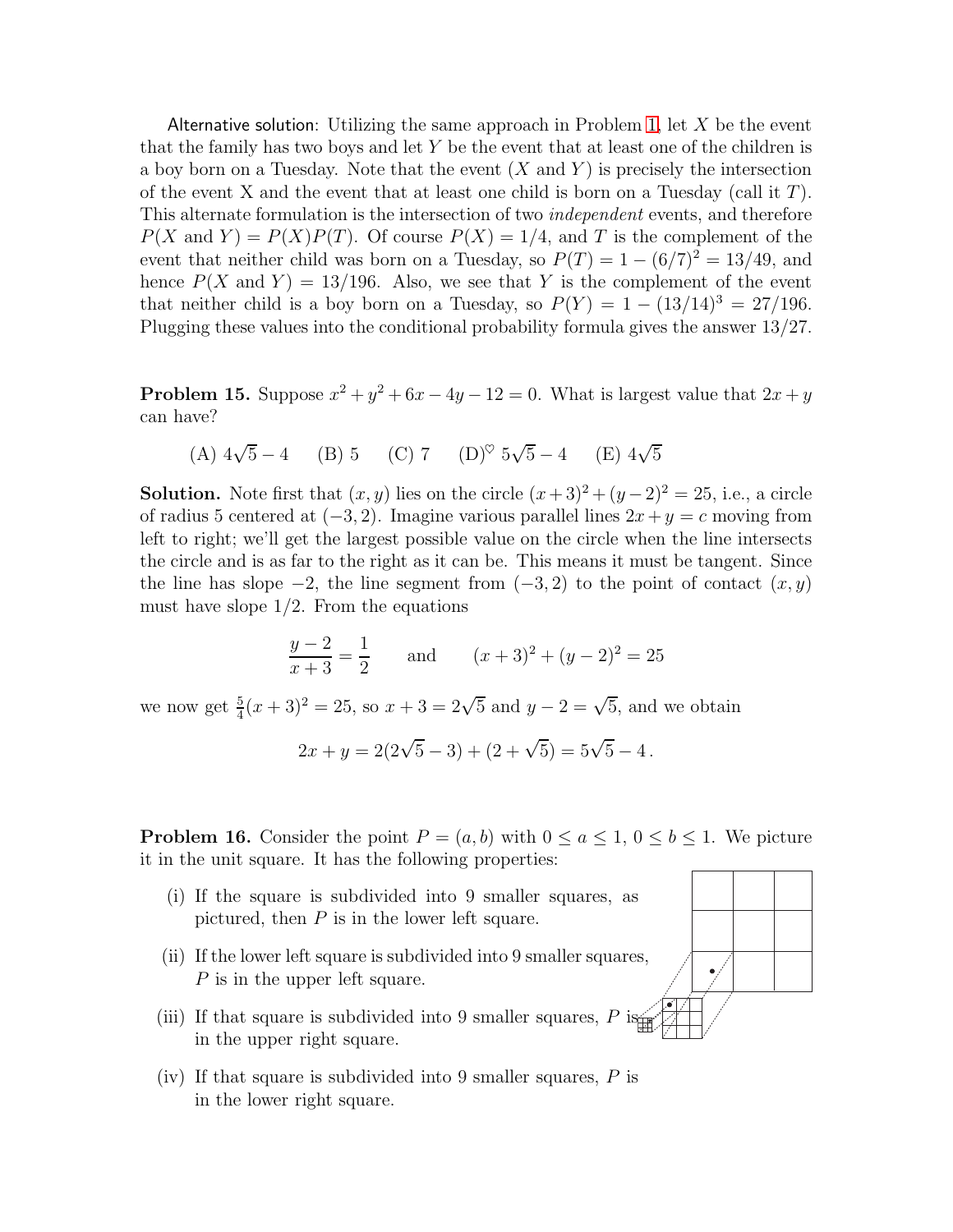The subdivision process continues like this, and P continues to be in the lower left, upper left, upper right, lower right squares, forever. What is  $a + b$ ? (The square is oriented so that  $a$  increases from left to right and  $b$  increases from bottom to top, as usual.)

(A) 
$$
1012/9999
$$
 (B)  $1/3$  (C)  $10/27$  (D)<sup>°</sup>  $2/5$  (E)  $1/2$ 

**Solution.** The fact that  $P$  is in the lower left square the first time tells us that  $0 \leq a, b \leq 1/3$ . In other words, the ternary (base three) "decimal" expansion of a and b each begin with 0. Each successive subdivision tells us the next digit: For example, the second digit of a is 0 and the second digit of b is 2. Indeed,  $a = 0.0022$ and  $b = 0.0220$ . Next, we add (in base three) and then convert to a standard fraction: Noting there will be no carrying in the repeats,  $x = a + b = 0.\overline{1012}$ . Now we use the usual technique to turn this into a fraction:

$$
3^4x = 1012
$$
<sub>three</sub> + x = (27 + 3 + 2) + x = 32 + x, so  $x = \frac{32}{80} = \frac{2}{5}$ .

**Problem 17.** Notice that the graphs  $y = e^x$  and  $y = x$  do not intersect in the first quadrant. If a is the smallest positive number so that  $y = e^x$  and  $y = x^a$  do intersect in the first quadrant, which of the following is true?

(A) There is no smallest a because  $y = e^x$  intersects  $y = x^a$  for all  $a > 1$ . (B)  $a = 2$  (C)<sup> $\heartsuit$ </sup>  $a = e$  (D)  $a = \pi$  (E) There is no smallest a because  $y = e^x$ fails to intersect  $y = x^a$  for all  $a > 1$ .

**Solution.** Notice that  $y = e^x$  and  $y = x^e$  intersect at  $x = e$ , so this rules out (D) and (E). The graphs intersect at x if and only if  $x = a \ln x$ , which happens if and only if  $\frac{\ln x}{x}$  $\boldsymbol{x}$ = 1 a . If we graph the function  $f(x) = \frac{\ln x}{x}$  $\frac{d}{dx}$ , we see that  $f(x) \to -\infty$  as  $x \to 0^+$  and  $f(x) \to 0$  as  $x \to \infty$ . It has a global maximum at  $x = e$  (as can easily be checked from  $f'(x) = (1 - \ln x)/x^2$ , and  $f(e) = 1/e$ . This means that we must have  $\frac{1}{1}$  $\frac{1}{a} \leq$ 1  $\frac{1}{e}$ , so  $a \geq e$ .

<span id="page-7-0"></span>**Problem 18.** Five circles of radius 1 are packed tightly so that their centers form the vertices of a regular pentagon. Which of the following is closest to the radius of the smallest circle that will contain them all?

(A) 2.5 (B) 2.6 (C)♥ 2.7 (D) 2.8 (E) 3

**Solution.** The radius of the circumscribed circle is  $1 + \csc(\pi/5)$ . Since  $\sin(\pi/5) = \sqrt{\frac{5-\sqrt{5}}{2}}$ 8 (see below), it follows that csc π 5 =  $2\sqrt{2}$  $\sqrt{5-\sqrt{5}}$ =  $\sqrt{2}\sqrt{5+\sqrt{5}}$  $\sqrt{5}$  $=\sqrt{2}$  $\vert$ 1 + 1  $\sqrt{5}$ .

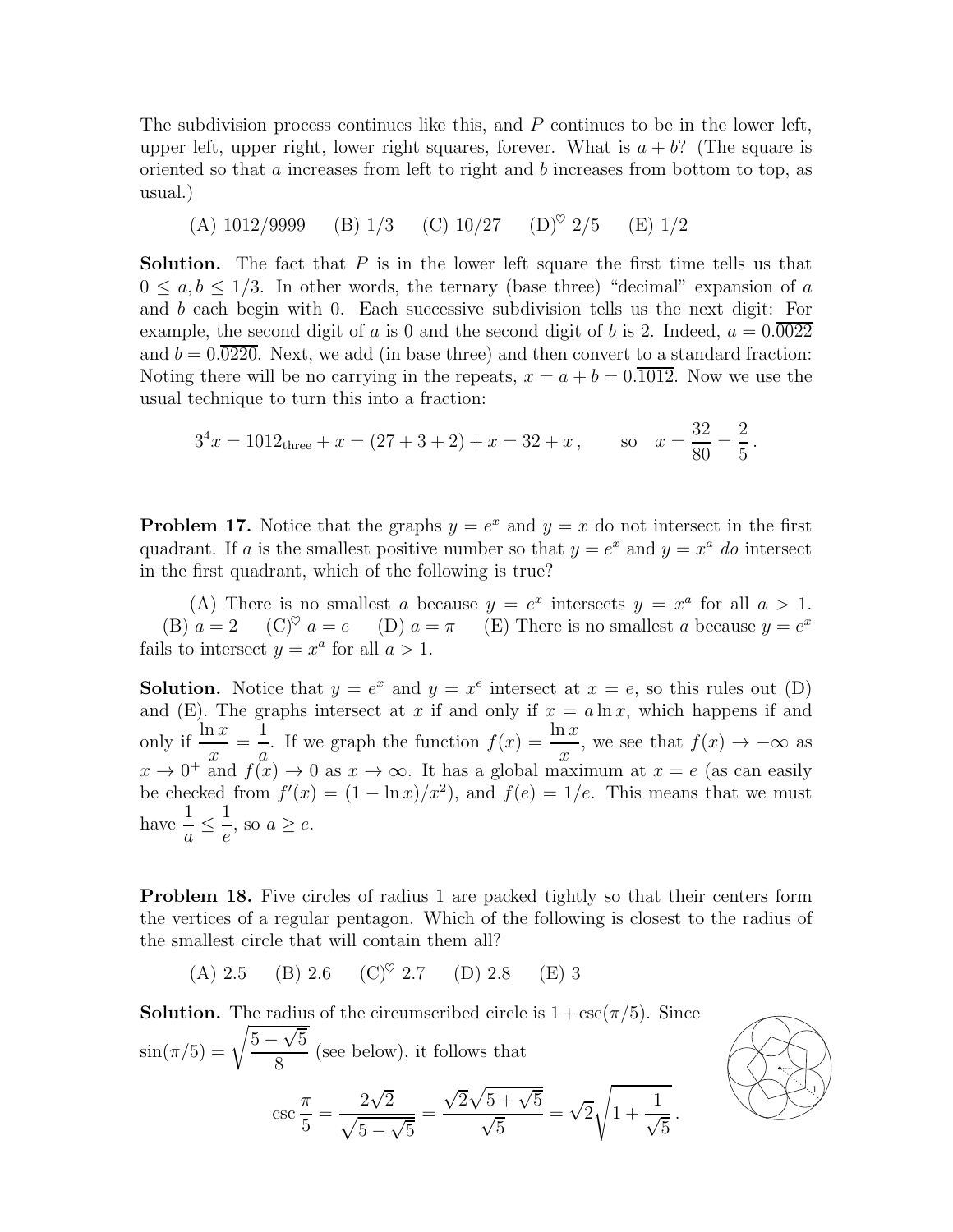Now,  $\sqrt{5} \approx 2.24$ , so we can approximate the last by  $\sqrt{2}\sqrt{3/2} = \sqrt{3} \approx 1.73$ , and so the radius of the circle is approximately 2.73. (In fact, the calculator value is 2.70.)

Let  $\theta = \pi/5$ . To derive the formula for sin  $\theta$ , the most elegant approach is to consider the complex number  $\omega = \cos \theta + i \sin \theta$ . By DeMoivre's formula,  $\omega^5$  =  $(\cos \theta + i \sin \theta)^5 = \cos(5\theta) + i \sin(5\theta) = -1$ , so, by the binomial theorem, the imaginary part gives us

$$
\sin^5 \theta - 10 \sin^3 \theta \cos^2 \theta + 5 \sin \theta \cos^4 \theta = \sin \theta (\sin^4 \theta - 10 \sin^2 \theta \cos^2 \theta + 5 \cos^4 \theta) = 0.
$$

Letting  $u = \sin^2 \theta$ , we now have  $u^2 - 10(1 - u)u + 5(1 - u)^2 = 16u^2 - 20u + 5 = 0$ , so  $u = \frac{5 \pm \sqrt{5}}{8}$ 8 Since  $0 < \theta < \pi/4$ ,  $\sin^2 \theta < 1/2$ , so we must have  $u = \frac{5 - \sqrt{5}}{8}$ 8 , so  $\sin \theta =$  $\sqrt{5-\sqrt{5}}$ 8 , as required.

<span id="page-8-0"></span>**Problem 19.** Five circles of the same radius are packed in a square of unit side length. (That is, the interiors of the circles lie strictly within the square and do not intersect each other. Note that they are not necessarily packed exactly as in the previous problem.) What is the largest possible radius of the circles?

(A) 
$$
\frac{2}{4+3\sqrt{2}+\sqrt{6}}
$$
 (B)  $\frac{1}{5}$  (C)<sup>°</sup>  $\frac{(\sqrt{2}-1)}{2}$  (D)  $\frac{1}{4}$  (E) None of the above

**Solution.** Consider a putative packing with a radius r. Simply because the circles cannot leave the square, their centers cannot be within  $r$  of the boundary, thus confining them to a  $(1-2r) \times (1-2r)$  square.

Split this smaller square into four even smaller squares (quarters, so to speak) of the same size, namely  $(1/2 - r) \times (1/2 - r)$ . By the pigeonhole principle, some two of the five centers must lie in the same quarter. The farthest apart they can be is if the centers lie at opposite corners, so we get that  $2r$  (the minimal possible distance between conters) is at most  $(1/2 - r)\sqrt{2}$  (the diagonal of this square). It follows that  $r \leq \frac{(\sqrt{2}-1)}{2}.$ 

This radius may be achieved by packing one circle in each corner and one more at the exact center of the square.

**Problem 20.** Consider a Pascal-like triangle with the numbers  $0, 1, 2, 3, \ldots$ , going down the edges, as shown:

0 1 1 2 2 2 3 4 4 3 4 7 8 7 4 5 11 15 15 11 5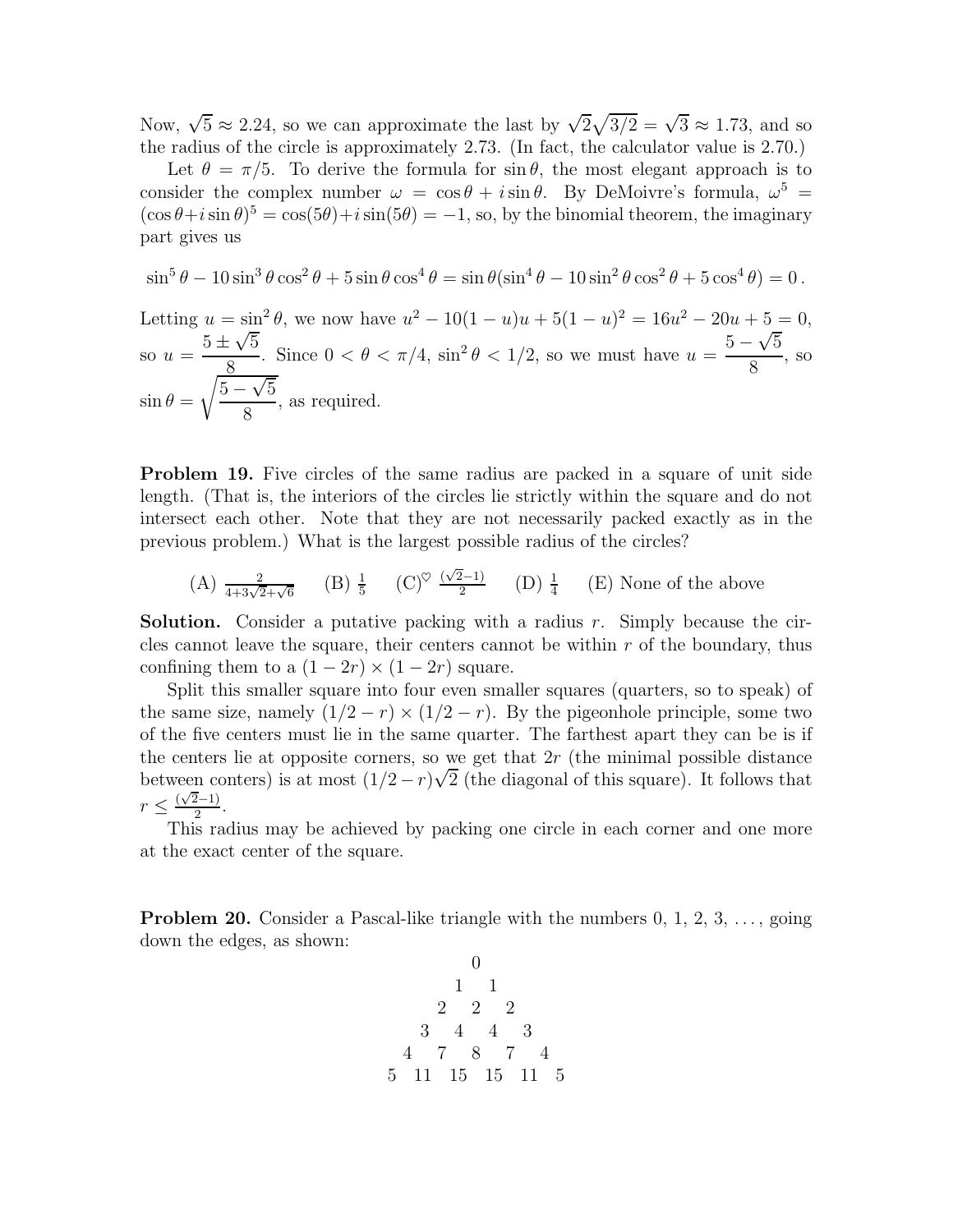Let  $f(n)$  denote the sum of the entries in the row that begins with n. When we divide

$$
\frac{f(100)}{f(50)}
$$

by 25, what is the remainder?

 $(A)^\heartsuit$  0 (B) 2 (C) 3 (D) 24 (E) None of the above

Solution. If we make a "usual" Pascal-type triangle by putting 1's on the outside and let  $g(n)$  denote the sum of the entries of the  $n<sup>th</sup>$  row of this modified triangle, then we see that  $g(n) = 2g(n-1)$  and  $g(0) = 2$ . Therefore,  $g(n) = 2^{n+1}$  and  $f(n) = g(n) - 2 = 2^{n+1} - 2 = 2(2^n - 1)$ . Therefore,

$$
\frac{f(100)}{f(50)} = \frac{2(2^{100} - 1)}{2(2^{50} - 1)} = 2^{50} + 1.
$$

Now, by Fermat,  $2^{\phi(25)} \equiv 1 \pmod{25}$ , where  $\phi(25)$  is the number of integers between 1 and 24, inclusive, relatively prime to 25; it is easy to check that  $\phi(25) = 20$ , and so  $2^{50} \equiv 2^{10} \equiv -1 \pmod{25}$ . (Even easier,  $2^{10} = 1024 \equiv -1 \pmod{25}$ .) Therefore,  $2^{50} + 1 \equiv (-1)^5 + 1 \equiv 0 \pmod{25}.$ 

<span id="page-9-0"></span>**Problem 21.** You start at vertex A of a pentagon. It is equally likely that you move along either of the adjacent edges. You continue, with either of the adjacent edges always having equal probability. You stop as soon as you've visited each vertex. What is the probability that you stop at the adjacent vertex,  $B$ ? (Remark: You can assume the tour stops after a finite number of steps.)

(A) 
$$
1/6
$$
 (B)  $1/5$  (C)<sup>°</sup>  $1/4$  (D)  $5/18$  (E)  $1/3$  B

Solution. First, consider the pentagon labeled as shown. Let S be the event that the tour concludes at vertex B. Clearly, for S to occur we must start our tour with the segment  $AE$ , so  $P(S)$  =  $P(S \text{ and } AE) = P(S|AE)P(AE) = \frac{1}{2}P(S|AE)$ , so  $P(S|AE) =$  $2P(S)$ . Next, having gotten to E, there are three possibilities for the next two moves:  $EAE$ ,  $EDE$ , and  $E$ 

byes: *EAE*, *EDE*, and *EDC*. Note that

\n
$$
P(S \text{ and } AEDC) = P(S|AEDC)P(AEDC) = 1/8;
$$

A

E

 $C \longrightarrow D$ 

here we use the hypothesis that the tour is known to terminate in a finite number of steps, so, once having arrived at  $C$ , it can only conclude at  $B$ . (One can prove that with probability 1 the tour does terminate after a finite number of steps.) Next,  $P(S \text{ and } AEAE) = P(S|AEAE)P(AEAE) = P(S|AE)P(AEAE) = 2(\frac{1}{8})P(S) =$ 1  $\frac{1}{4}P(S)$ . Similarly,  $P(S \text{ and } AEDE) = \frac{1}{4}P(S)$ . In sum, we have

$$
P(S) = P(S \text{ and } AEAE) + P(S \text{ and } AEDE) + P(S \text{ and } AEDC) = \frac{1}{2}P(S) + \frac{1}{8},
$$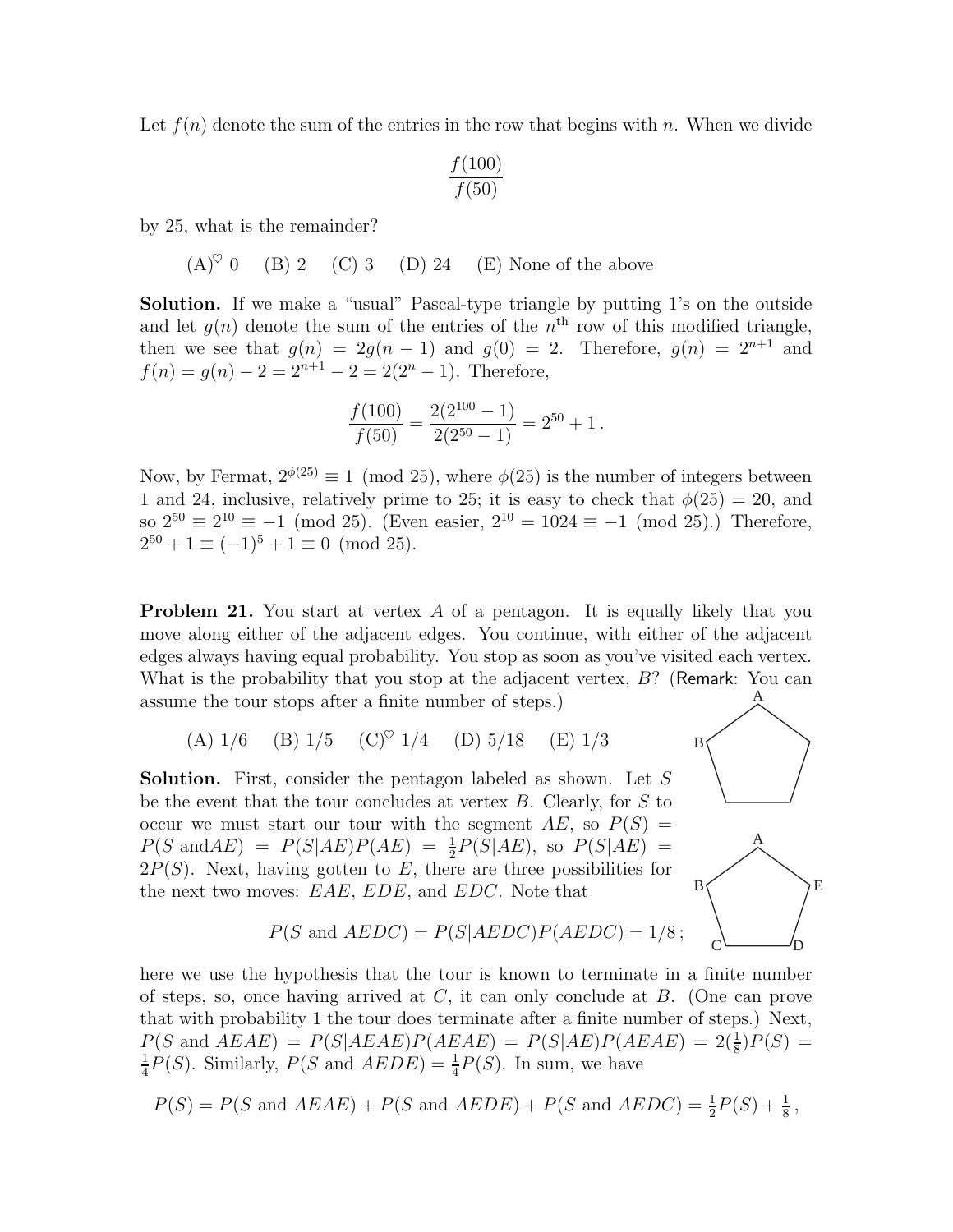from which we conclude that  $P(S) = 1/4$ . (Amazingly, it is equally likely that the tour terminates at any of the four vertices  $B, C, D$ , and  $E$ .)

Alternative solution: Consider any vertex  $P$  of the pentagon, other than the starting vertex A. In order to you to stop at vertex  $P$ , you must first visit one of the neighbors of  $P$  and then walk all the way around the pentagon and reach  $P$  again.

Note that for every vertex  $P$ , one of its neighbors will be visited at some point. Consider the first such instant. At that point, it no longer particularly matters what vertex  $P$  is, nor what path was taken so far. After that point, the only way  $P$  will be the final vertex is if the walk walks all the way around the pentagon and hits  $P$  "from the other side" before it hits  $P$  "from this side". This argument was independent of the non-starting vertex  $P$ , hence all of them are equally likely and the answer is  $1/4$ .

## 3 Hard Problems

<span id="page-10-0"></span>**Problem 22.** There exist two *distinct* positive integers x and y so that

$$
\left(\frac{x}{82}\right)^2 + \left(\frac{y}{82}\right)^2 = 2.
$$

What is  $|x-y|$ ?

(A) 18 (B) 24 (C)<sup> $\heartsuit$ </sup> 36 (D) 62 (E) None of the above

**Solution.** We seek a rational point  $(x, y)$  on the circle

$$
x^2 + y^2 = 2.
$$

There is a standard method for finding such points, assuming that a single rational point is already known on the circle. Luckily, it's not difficult to provide one, eg  $P = (-1, -1).$ 

The line through point P with rational slope m has equation  $y = mx + m - 1$ . If we try to intersect this line with the circle, we find that we must have

$$
x^2 + (mx + m - 1)^2 = 2,
$$

or equivalently

$$
(1+m^2)x^2 + (2m+2m^2) + (m^2+2m-1).
$$

We know one solution to this equation, namely  $x = -1$ , so by Viète's formula we can compute the other solution is

$$
-\frac{2m+2m^2}{1+m^2} + 1 = \frac{1-2m-m^2}{1+m^2}
$$

.

Plugging this back into the equation for  $y$ , we see that the overall solution is

$$
\left(\frac{1-2m-m^2}{1+m^2}, \frac{1+2m-m^2}{1+m^2}\right).
$$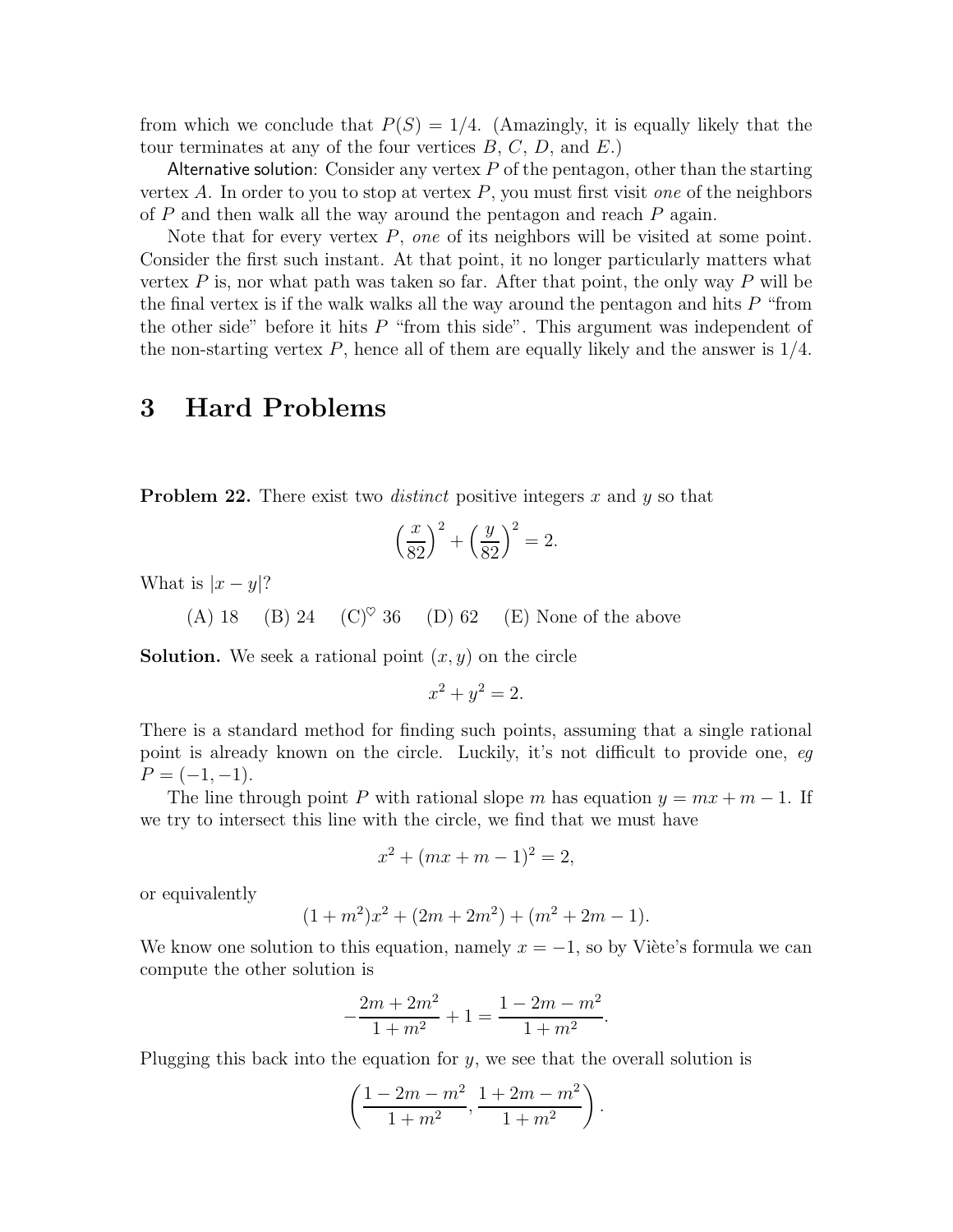Thus we have found a rational point on the desired circle. In fact it turns out that all rational points are obtained this way for some choice of m. (To see this, note that if you connect any rational point with point  $P$ , the resulting line has rational slope.)

We seek a solution with denominator 82, so we plug in  $m = 9$  and get

$$
(-98, -62).
$$

The problem wanted positive solutions, so they are 62 and 98, which have a difference of 36.

**Problem 23.** A pentagon  $ABCDE$ , as pictured, has the property that each of the triangles  $\triangle ABC$ ,  $\triangle BCD$ ,  $\triangle CDE$ ,  $\triangle DEA$ , and  $\triangle EAB$  has area 1. Find the area of the entire pentagon. *D*

(A) 
$$
\frac{3+\sqrt{5}}{2}
$$
 (B) 3 (C)  $2+\frac{\sqrt{5}}{2}$  (D)<sup>°</sup>  $\frac{5+\sqrt{5}}{2}$  (E) 4

**Solution.** First we note that since  $\triangle ABE$  and  $\triangle ABC$  have area 1 and the same base  $AB$ ,  $\overline{CE}$  is parallel to  $\overline{AB}$ . Similarly,  $\overline{BE}$  is parallel to  $\overline{CD}$  and  $\overline{BD}$  is parallel to  $\overline{AE}$ . As the diagram indicates, we will know the area of the pentagon once we know the area of  $\triangle BED$ . First, since  $ABPE$  is a parallelogram, the area of  $\triangle BEP$  is 1. Denote the area of  $\triangle BDE$  by x. Then the area of  $\triangle PCD$  is  $1-x$ , and so the area of  $\triangle PBC$  is x as well.



But

$$
\frac{\text{area } \triangle EPD}{\text{area } \triangle PCD} = \frac{x}{1-x} = \frac{EP}{PC} = \frac{\text{area } \triangle EPB}{\text{area } \triangle PCB} = \frac{1}{x}.
$$

This gives us the equation  $x^2 + x - 1 = 0$ , so  $x =$  $-1+\sqrt{5}$ 2 (not a huge surprise when pentagons are involved!). At last, the area of pentagon is  $3 + x =$  $5 + \sqrt{5}$ .

2 Alternative solution: Do the calculation for a regular pentagon, assuming from the statement of the problem that the answer is independent of the shape of the pentagon. Indeed, it is not hard to show that any pentagon with the given property can be obtained by an affine transformation of a regular pentagon (and affine transformations preserve ratios of areas). As before, given area  $\triangle ABE = 1 = \text{area } \triangle BCD$ , we need to find area  $\triangle BDE$ . Since each interior angle of a regular pentagon is 108<sup>°</sup>,  $\angle ABE = \angle CBD = 36^\circ$ , and so  $\angle EBD = 36^\circ$  as well. From the same reasoning, it follows that ∠ $DEC = \angle BEC = 36°$ , so  $\triangle BEP \cong \triangle BEA$  also has area 1. Therefore, area  $\triangle DEP = DP/PB = DE/BE$  (by virtue of the fact that  $\overline{EC}$  bisects  $\angle BED$ ). But, by the law of sines,  $\frac{DE}{DE}$ BE =  $\sin 36^\circ$ sin 72◦ = 1  $2\cos 36^\circ$ =  $\sqrt{5}-1$ 2 (see the solution of Problem [18\)](#page-7-0). So, as before, the area of the pentagon is  $3 + \frac{\sqrt{5}-1}{2}$ √ 2 =  $5 + \sqrt{5}$ 2 .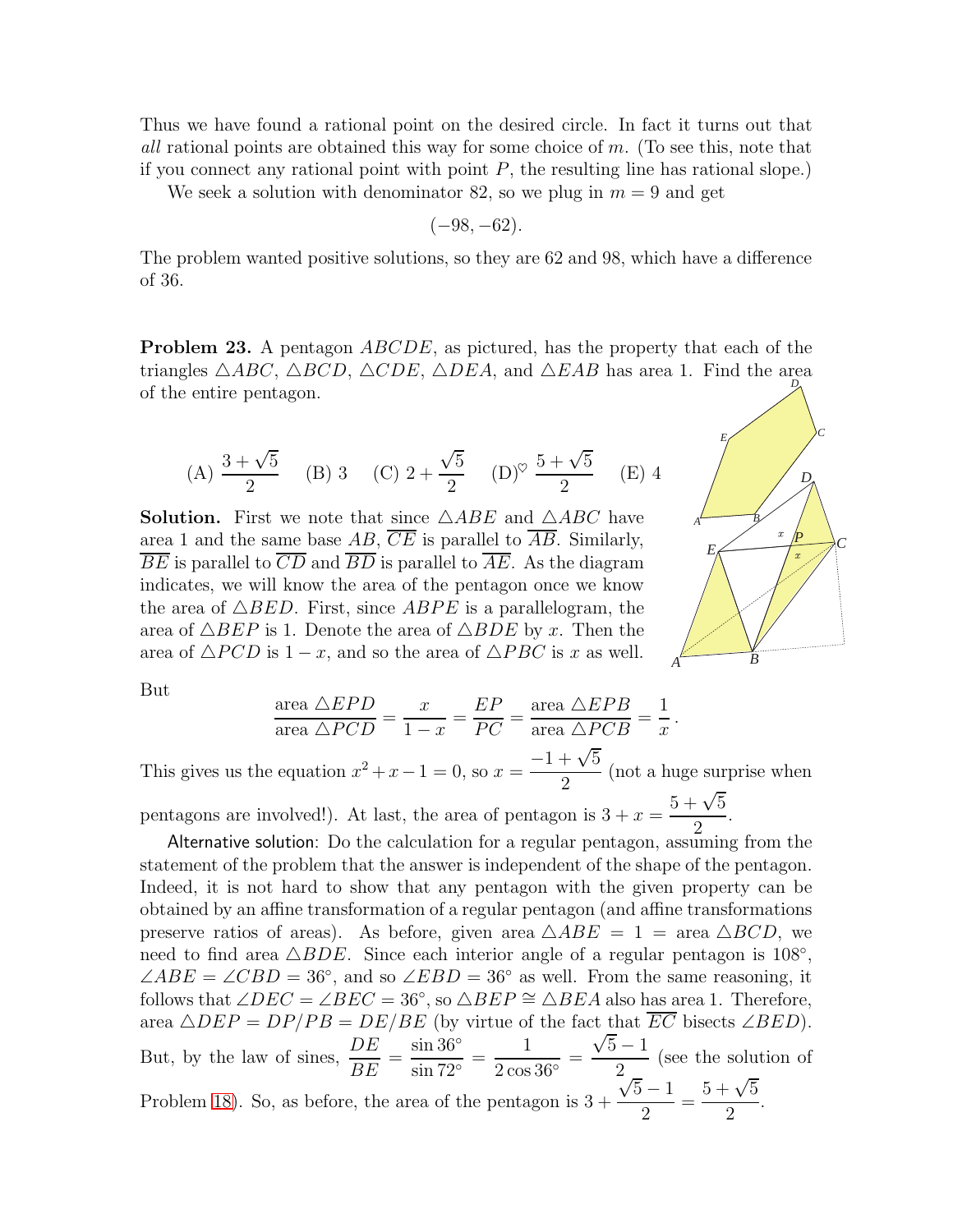<span id="page-12-1"></span>Problem 24. Andy and Harrison are betting on a seven-game series between the Astronauts and the Hedgehogs. Before each game, they agree to an even-odds bet for some specified amount (possibly zero, possibly much more) on that single game. (The amount of the bet will depend on the score.)

They have structured their bet amounts in advance so that although they are betting on individual games, the sequence of bets is equivalent to a single \$1 bet on the entire series. That is, no matter with what score the Astronauts win (4-0, 4-1, 4-2, or 4-3), Andy will win exactly \$1, and similarly if the Hedgehogs win, Harrison will win exactly \$1.

How much are they betting on the first game? (Assume, if necessary, that money is infinitely divisible.)

$$
(A)^{\heartsuit} \ \$\frac{5}{16} \quad (B) \ \$\frac{1}{7} \quad (C) \ \$\frac{1}{4} \quad (D) \ \$\frac{1}{14} \quad (E) \ \$0
$$

Solution. (We shall drop all \$ signs in this solution.)

This problem can be solved by thinking backwards. If the score is 3-3, then the net amount of money exchanged must be 0 and the bet must be 1, because that is the only way of insuring the correct payoffs after this game (which will end the series). If the score is 3-2, then the net amount of money exchanged must be  $\frac{1}{2}$  and the bet must be  $\frac{1}{2}$ , so that if the leading team wins the payoff is 1 while if it loses the net amount of money exchanged is 0. (We know the latter must be true by the previous argument.) We could continue this reasoning or we could summarize it in a table:

|   |           | 5/16     | 5/8            | 8              |  |
|---|-----------|----------|----------------|----------------|--|
|   | .5<br>/16 |          | 3/8            | 3/4            |  |
| 2 | 8         | 8        |                | $\overline{2}$ |  |
| 3 | 8         | ാ<br>' 4 | $\overline{2}$ |                |  |
|   |           |          |                |                |  |

This table represents the net amount of money that should be exchanged for any given score in the series. The setup of the problem is equivalent to the fact that the payoffs at the very right and the very bottom are  $+1$  and  $-1$  respectively, while each internal node is the average of the node below it and to the right of it.

By the way the table is constructed, it is clear that the bet amounts are uniquely determined. So we just read off that the first bet must be for  $\frac{5}{16}$ .

<span id="page-12-0"></span>Problem 25. The Battle of Hastings (October 14, 1066): "The men of Harold stood well together, as their wont was, and formed nineteen squares, with a like [positive] number of men in every square thereof, and woe to the hardy Norman who ventured to enter their redoubts; for a single blow of a Saxon [warrior] would break his lance and cut through his coat of mail.. . .When Harold threw himself into the fray the Saxons were one mighty square of men, shouting the battle-cries, 'Ut!' 'Olicross!', 'Godemite!'."

What is the smallest number of Saxons (counting Harold) that could have been at the battle?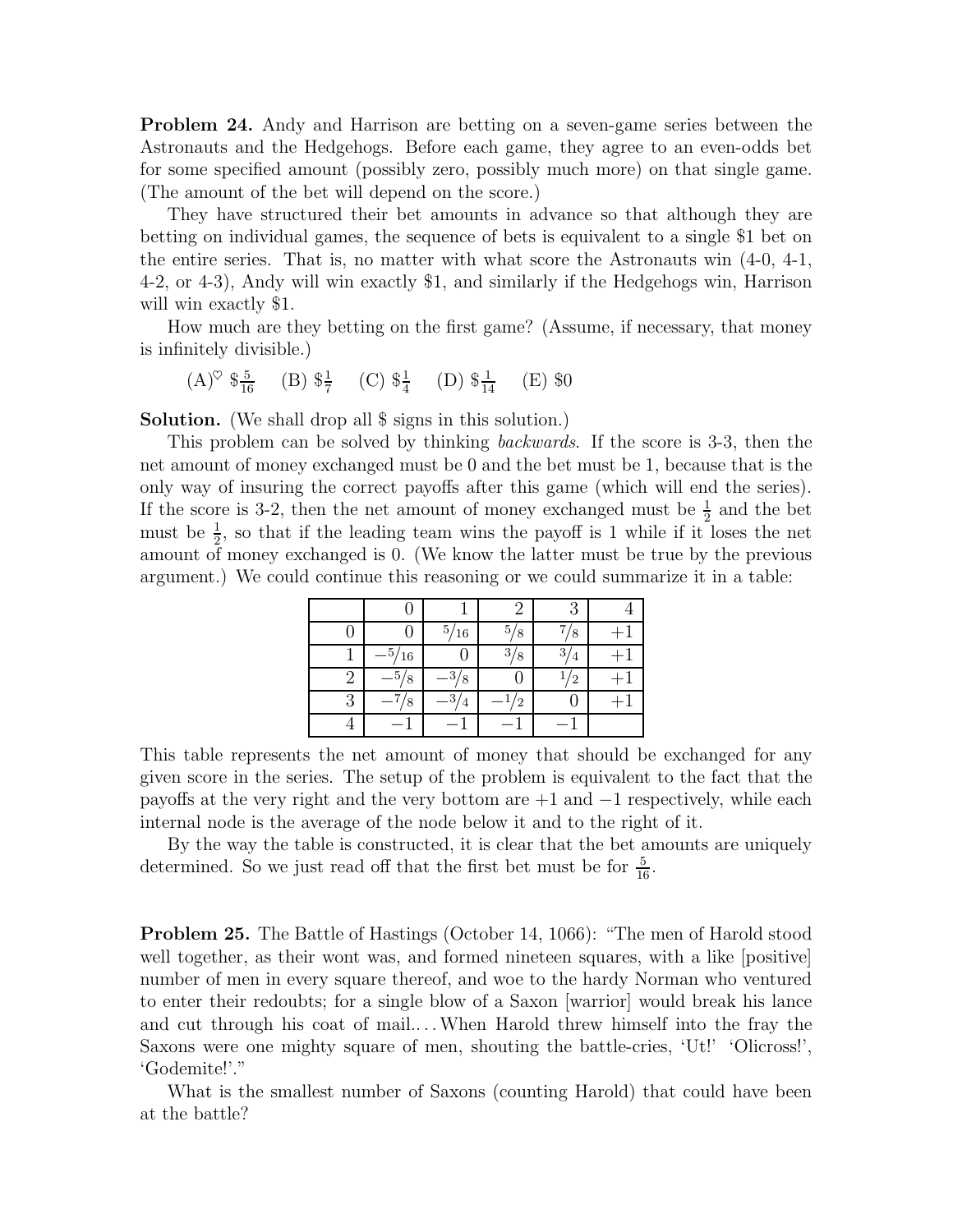(A)  $15,876$  (B)<sup> $\heartsuit$ </sup> 28,900 (C) 31,940 (D) 33,856 (E) None of the above

**Solution.** This problem is asking us to find the smallest positive integers x and y such that  $x^2 - 19y^2 = 1$ . This is an example of a *Pell equation*. The solutions to the equation  $x^2 - 19y^2 = \pm 1$  give us all the numbers of the form  $x + y\sqrt{19}$ ,  $x, y \in \mathbb{Z}$ , whose multiplicative inverse is again of that form. How many such numbers are there, and how do we find them? Well, there are infinitely many, but they are all of the form  $(x_0 + y_0\sqrt{19})^k$  (for some "minimal"  $x_0$  and  $y_0$ ) as k ranges over the integers.

To find this minimal element, we use the following result: Let  $n$  be a square-free positive integer congruent to 2 or 3 mod 4. Let d be the period of the continued fraction expansion for  $\sqrt{n}$ . Then all numbers we seek are of the form  $\pm (p_d + q_d\sqrt{n})^k$ where k is an integer and  $p_d$ ,  $q_d$  are the  $d<sup>th</sup>$  convergents.

Why should we think continued fractions are the way to proceed? Note that the continued fraction of  $\sqrt{n}$  is of the form

$$
\sqrt{n} = a_1 + \cfrac{1}{a_2 + \cfrac{1}{a_3 + \cfrac{1}{a_4 + \ddots}}}
$$

(where all the  $a_i$ 's are positive integers). The convergents  $p_i/q_i$  are the result of truncating this process above at the  $i<sup>th</sup>$  step. Hence, the continued fraction expansion of  $\sqrt{19}$  will give good approximations of  $\sqrt{19}$ . Once we have done that, we will have a good approximation of  $p_k^2 = 19q_k^2 + 1$ .

The only remaining question would be why the particular convergent listed in the theorem is the way to go. Short answer: Minimality. Longer answer: One can show that if x and y are positive integers such that  $x^2 - ny^2 = 1$ , then  $x/y$  is a convergent of  $\sqrt{n}$ . Thus, if one is truly skeptical, one can check each convergent until the first solution is obtained.

So consider the continued fraction expansion of  $\sqrt{19}$ :

| $\dot{i}$        | $\alpha_i$         |                | $\lfloor \alpha_i \rfloor = a_i \mid \alpha_i - a_i = 0$<br>$\alpha_{i+1}$ | $p_i$    | $q_i$            |
|------------------|--------------------|----------------|----------------------------------------------------------------------------|----------|------------------|
| $-1$             |                    |                |                                                                            | $\theta$ |                  |
| $\left( \right)$ |                    |                |                                                                            | 1        | $\left( \right)$ |
| 1                | 19                 | 4              | $19 - 4$                                                                   | 4        | 1                |
| $\overline{2}$   | $\sqrt{19+4}$      | $\overline{2}$ | $\sqrt{19} - 2$<br>3                                                       | 9        | $\overline{2}$   |
| 3                | $\sqrt{19}+2$<br>5 |                | $\sqrt{19-3}$<br>5                                                         | 13       | 3                |
| $\overline{4}$   | $\sqrt{19}+3$      | 3              | $\sqrt{19}-3$                                                              | 48       | 11               |
| 5                | $\sqrt{19}+3$      |                | $\sqrt{19} - 2$                                                            | 61       | 14               |
| 6                | $\sqrt{19+2}$      | $\overline{2}$ | $\sqrt{19} - 4$<br>3                                                       | 170      | 39               |
| 7                | $19 + 4$           | 8              | $19 - 4$                                                                   | 1421     | 326              |

Thus, our fundamental unit is  $170 + 39\sqrt{19}$ . Hence we see that, counting Harold, there were  $170^2 = 39^2 \cdot 19 + 1 = 28,900$  Saxons at the Battle of Hastings.